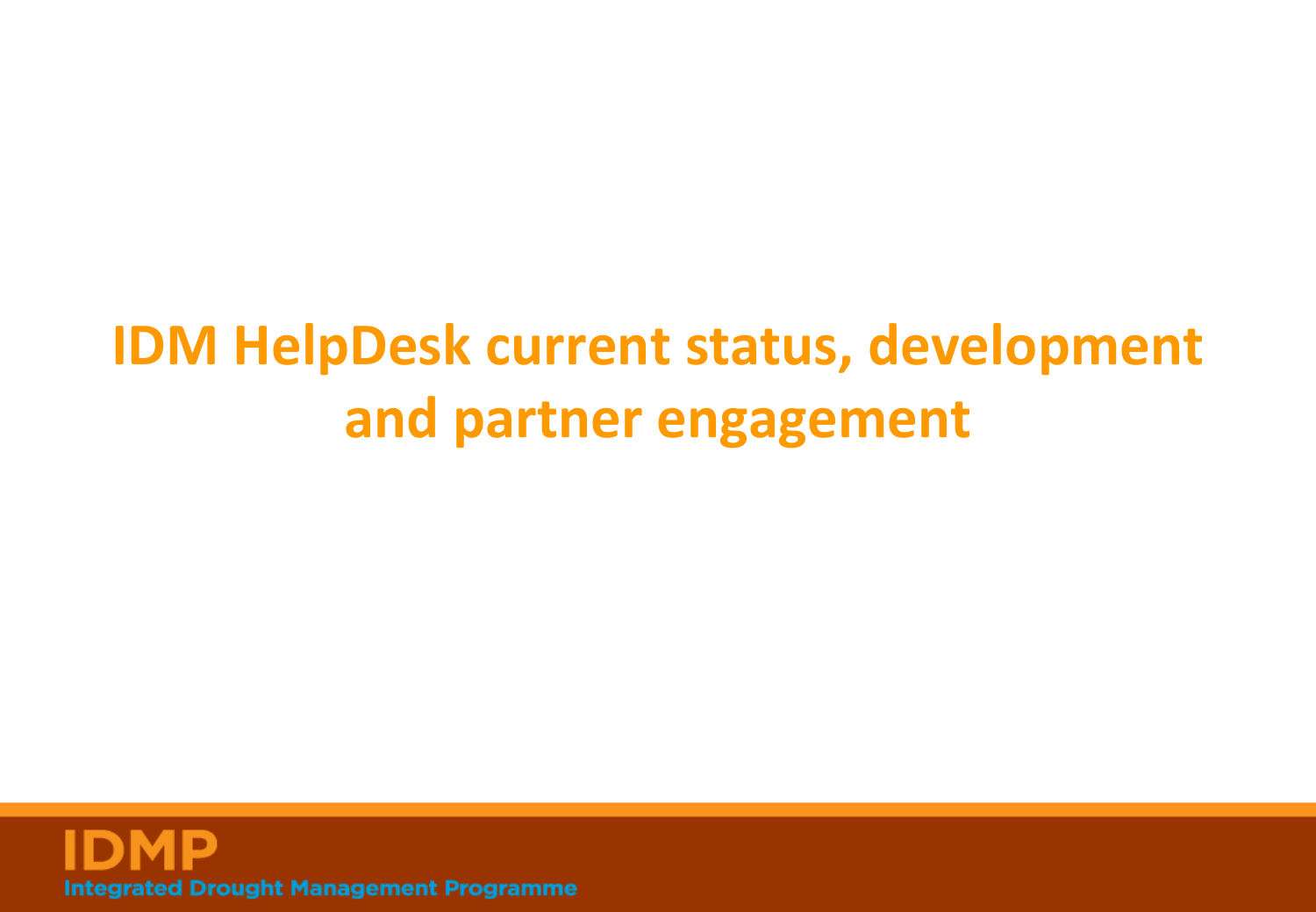### **Integrated Drought Management Helpdesk**

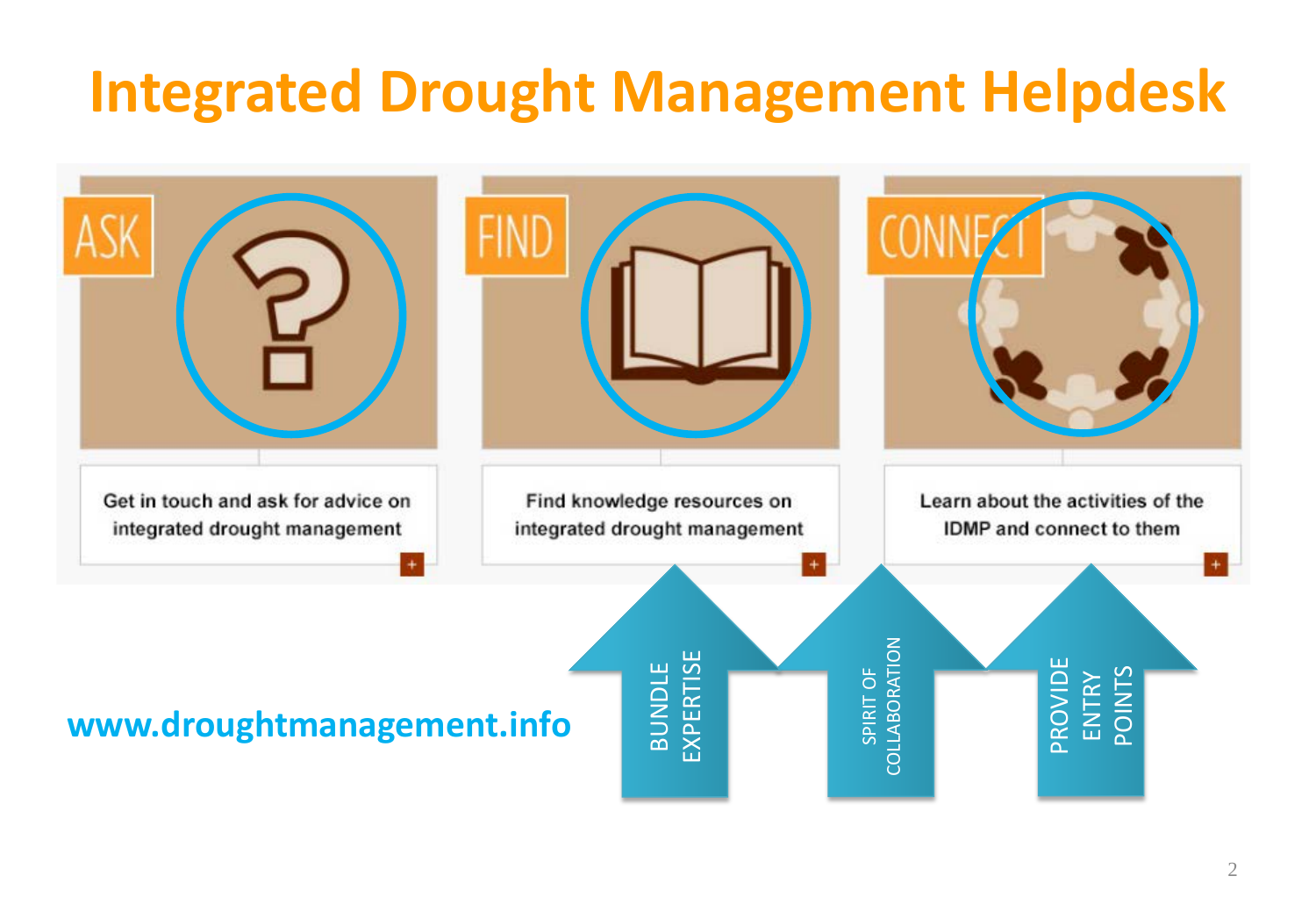## **Outreach**

#### **Website**

- **Online Version of Handbook on Drought Indicators and Indices**
- **UN-Water Drought Workshop material online**
- **"** "Ask" section technically developed, but not yet live
- **Example 229 entinally updated (now 229 entries)**
- From 1 July 2015 to 30 June 2016
	- **Registered 5,802 users (+3.1%)**
	- **7,437 sessions (+3.8%),**
	- **77.4% are by new visitors**

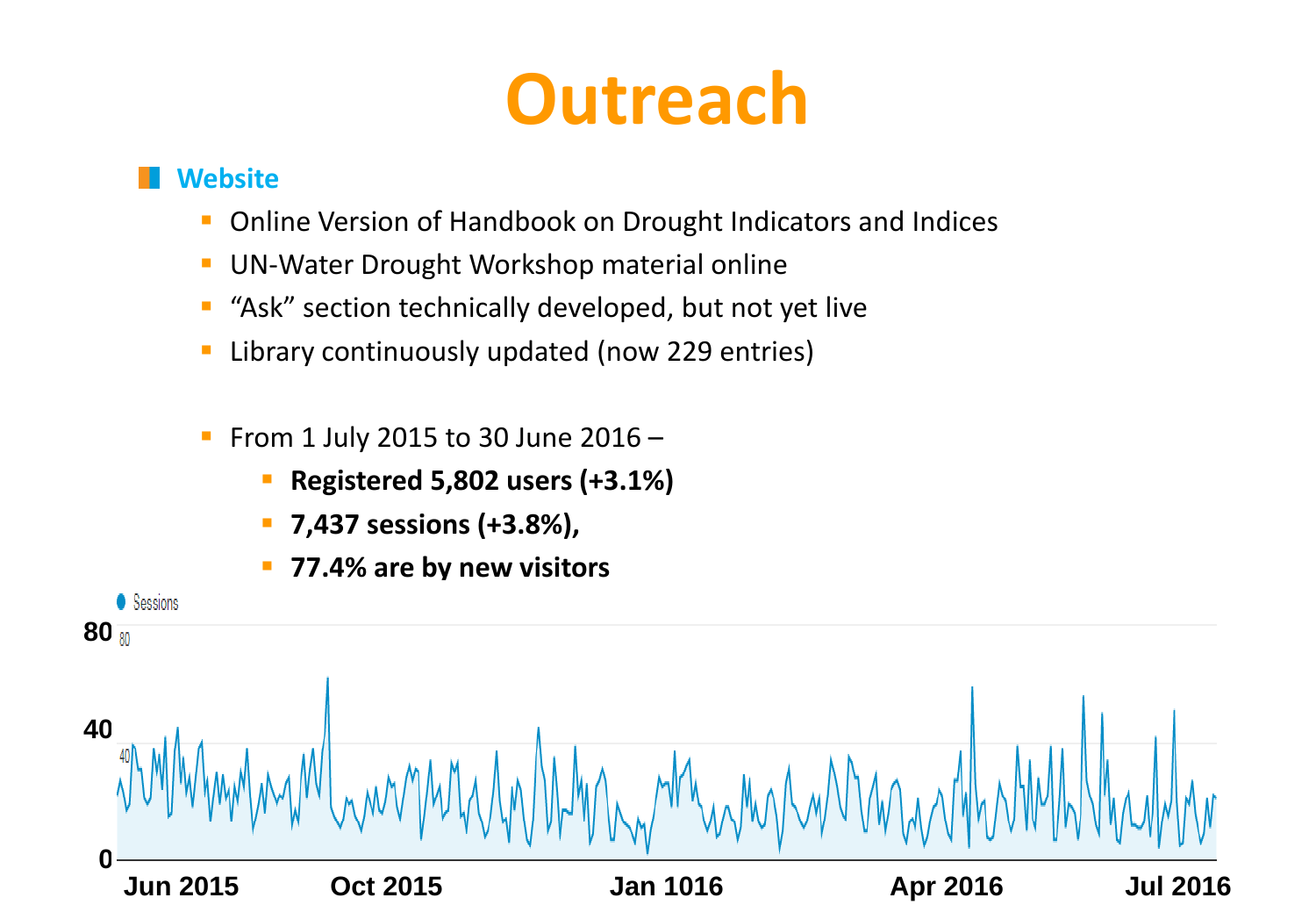

# **Partners**

- AEMET Spanish Meteorological Agency M.
- Australian Bureau of Meteorology ш
- CONAGUA Mexico's National Water Commission H.
- FAO Food and Agriculture Organization of M. the United Nations
- FEWS NET Famine Early Warning Systems H. Network
- UNCCD United Nations Convention to M. Combat DesertificationUN CBD UN Convention on Biological Diversity
- H. George Mason University Global Environment and Natural Resources Institute
- ICARDA International Center for Agricultural Research in the Dry Areas H.
	- ICID International Commission for Irrigation and Drainage

H.

H.

- ш IMTA Mexican Institute of Water Technology
	- IWMI International Water Management Institute
- JRC Joint Research Centre SEI Stockholm Environment Institute NDMC U.S. National Drought Mitigation W Center NIDIS U.S. National Integrated Drought Information System UNDP Cap-Net UNDP United Nations Development Progamme H.
	- UNESCO United Nations Educational,Scientific and Cultural Organization
	- UNEP United Nations Environment Programme
	- UNISDR United Nations Office for Disaster Risk Reduction H.
	- University of Nebraska Daugherty Water for Food Institute
	- University of Southern Queensland
	- UNU Flores H.
	- H. World Bank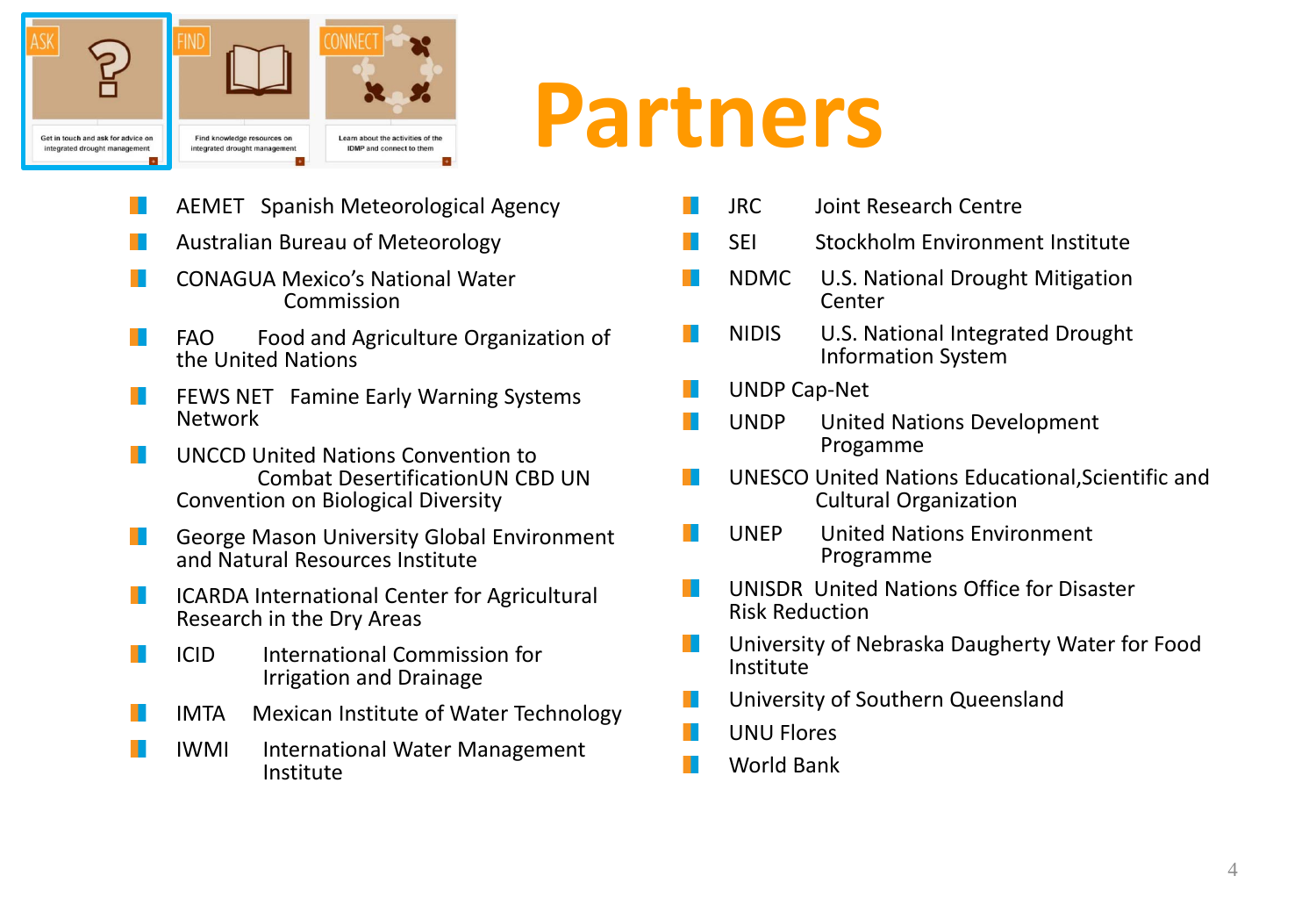# **HelpDesk Objectives**

- **Provide quick access to relevant drought management** information;
- **Provide guidance on drought management policies, strategies** and institutional arrangements;
- **EXCONNUMENT Connect initiatives aiming to implement proactive drought** management measures
- **Serve as a link between drought management practitioners** and decision-makers and
- **Provide scientific expertise and best practice in various fields** such as hydrology, agricultural meteorology, institutional development, ecology, sociology and development economics.
- **Provide a continuous and sustainable capacity development** mechanism in support of IDM implementation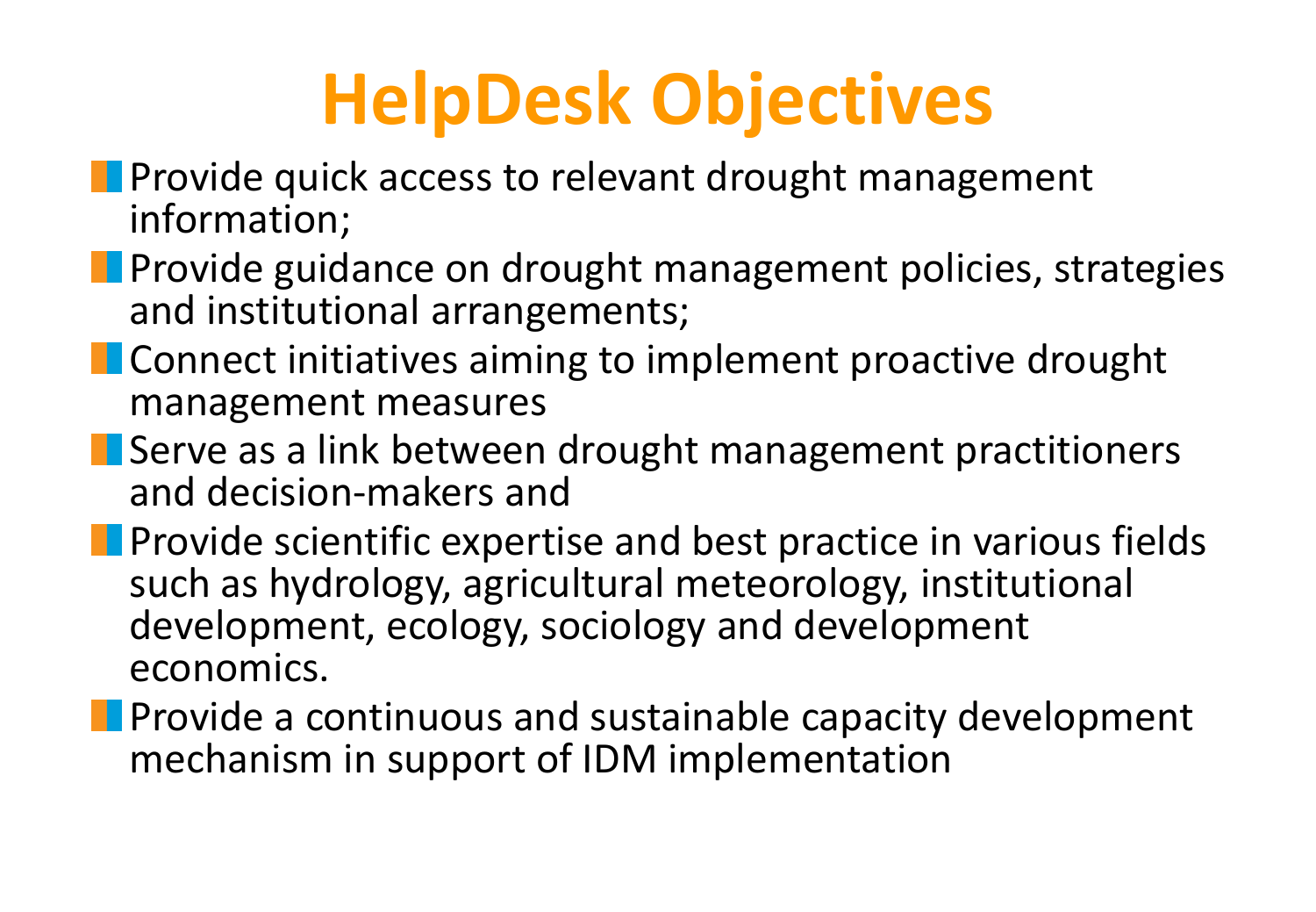# **IDM HelpDesk functions by**

**The Technical Support Unit supported by the IDMP's co**sponsoring international organizations

**I** Support Base – a network of technical partners; and

**Financial Partners**